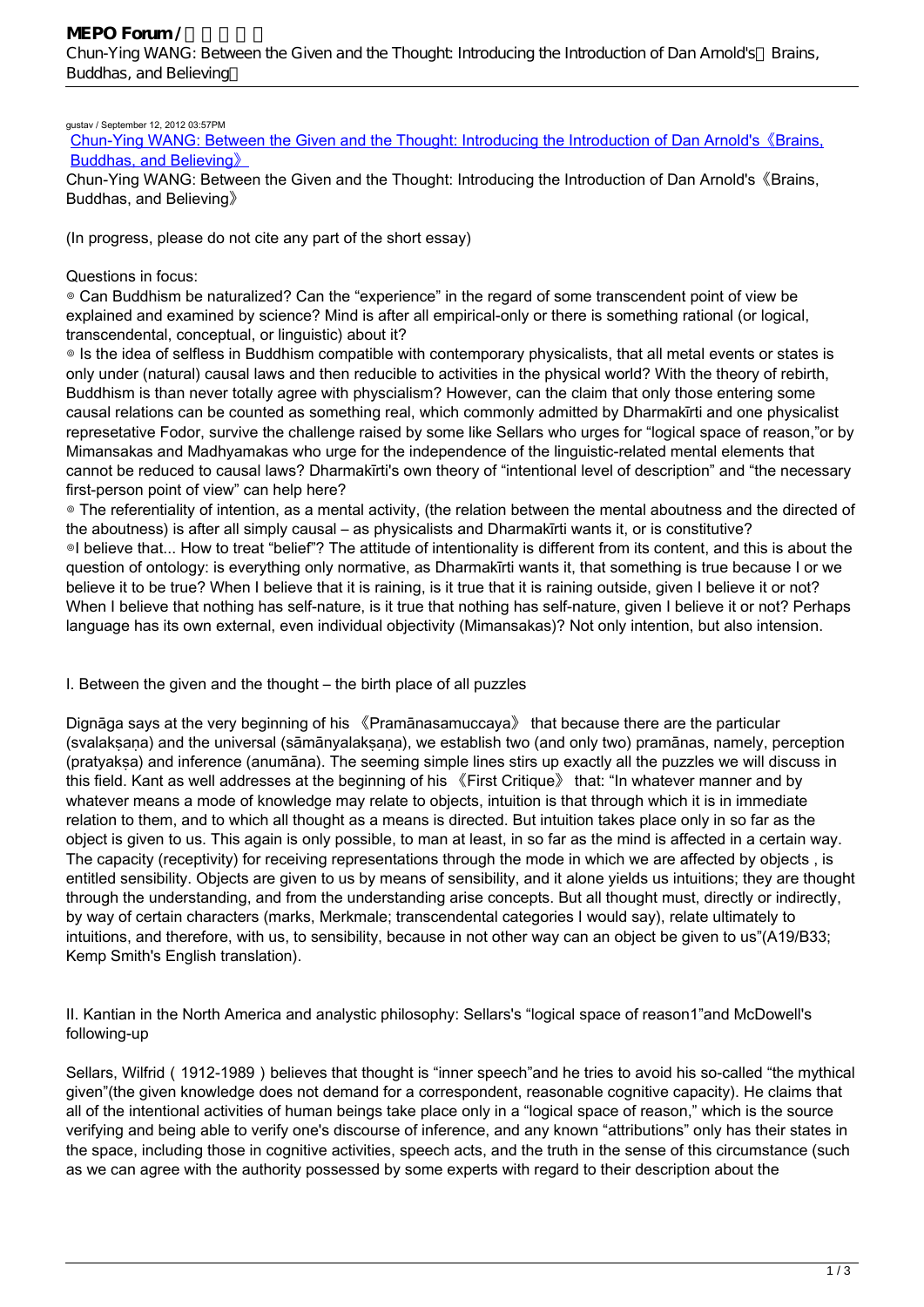observation of the world). With this, Selalrs fights against any kind of "foundationalism" that bases cognition and theories of cognition in some mythical given (footnote 1). In other words, Sellars's opinion is similar with Kant's claim that human being's rational response to sensible experience is not a response of judgment; on the contrary, reason has to be operative directly in the experience and becomes part of the condition of experience.

McDowell once gives an example2: suppose A sees a cardinal, but A never learns about the cardinal, and A may be even in no possession of a concept of it, nor any related understandings. At the same occasion, B also sees the cardinal, and B recognizes that this is a cardinal. If we only think about the visual experience, the awareness of A and B in that occasion may not be different, but B's experience allows or inclines him to say "this is a cardinal", while A's does not. The examples tries to indicate that: (1) the specification or attributions people address to a described object are somehow \*really and \*non-inferentially accepted as (part of) their knowledge, but (2) these specified attributions does not belong to the real, non-inferential experience, while (3) these specifiable and expressible contents indeed belongs to the capacity of cognition. The element of the capacity of cognition that does not yield direct experience but allows for specification and description dwells in "the logical space of reason" of Sellars in McDowell's understanding. These points means ot us here that: (1) the content that is to be described does not have its state in the direct experience, or otherwise it would not be impossible for A to address "this is a cardinal" in his experience; furthermore, (2) direct experience cannot be propositional, but the other kind; hence, (3) we have to accept two different kinds or sources of knowledge. And if we are with Sellars with regard to the persistence of correspondent, reasonable capacities, and both direct and indirect experience are possible only through cognitive capacity, then some kind of internalism that urges for the rejection of any form or states of "the thing in itself" no matter with direct experience or indirect experience. To reterm this in Buddhism, both the direct and the indirect experience do not have any kind of self-nature independent of the cognition, and no direct experience is not involved with prapanca (language). In this sense, Buddhism is not mythical.

## III. The plan of the book

In Arnold's article "Is Svasamvitti Transcendental?" published in《Asian Philosophy》, 2005 , he puts two lines of history of philosophy together: (1) Kant – German idealism – north American Kant Studies and (2) Dignāga – Dharmakīrti – Madhaymika. He thinks, the post-Kantian development in German idealism is in favor of a more individualism that prefers simple idealism, while a more realistic feedback in the North America seems to summon up a "constitutive" understanding of Kant's transcendental theory that is believed by him to be more Kantian. On the other side, the post-Dignāga Dharmakīrti accepts Dignāga's theory of self-awareness as something like a perceptual subject or inner psychological focus, while Candarkīrti (Madhaymaka)'s critics (the endless regress of self-awareness) accelerates the later development in Santaraksita's correction of Dignāga theory of self-awareness with the idea of "condition" rather than "perception."

In his article "Self-awareness and Subjectivity in Buddhist Philosophy"published in 《Indian Philosophy》, 2010, Arnold tries to decide Dignāga's theory of self-awareness between Paul Williams' perceptual model and constitutive model. By reviewing the development of the tradition, he suggest that there is a direction from the perceptual model reading going to the constitutive model reading. By ruling out perceptual model, Arnold places Dharmakīrti's "necessity of the first-person perspective"under the constitutive model and by introducing a Shaivis, Rāmakaṇṭa, as well as the intensity between phenomenology and Kant, he deepens the discussion about the constitutive reading of self-awareness.

In the present book, Arnold focuses on Dharmakīrti, and group him with contemporary physicalist such as Fodor when mentioning that they both claim "only things entering some causal relations can be counted as real" on the one hand, and group him with rational cognitivist like Sellars when mentioning that they both urge for the rational part of intentionality. His strategy shows the complexity in both Dharmakīrti and in the questions related. We do not have to take these classification of Dharmakīrti seriously, or how he positions some of the philosophical systems mentioned. By integrating the accounts and questions, he just put the traditions on similar issues at different time and space into a single forum. Besides, we should also notice that the main role of the book is Dharmakīrti, and we have to keep an awareness of the difference between Dharmakīrti and Dignāga.

Dharmakīrti is a epistemic idealist in Yogacara school. He thinks everything we get aware of has not ontological value. To him, they are all mental events, and they are mentally real, sothing causally effective at the level of